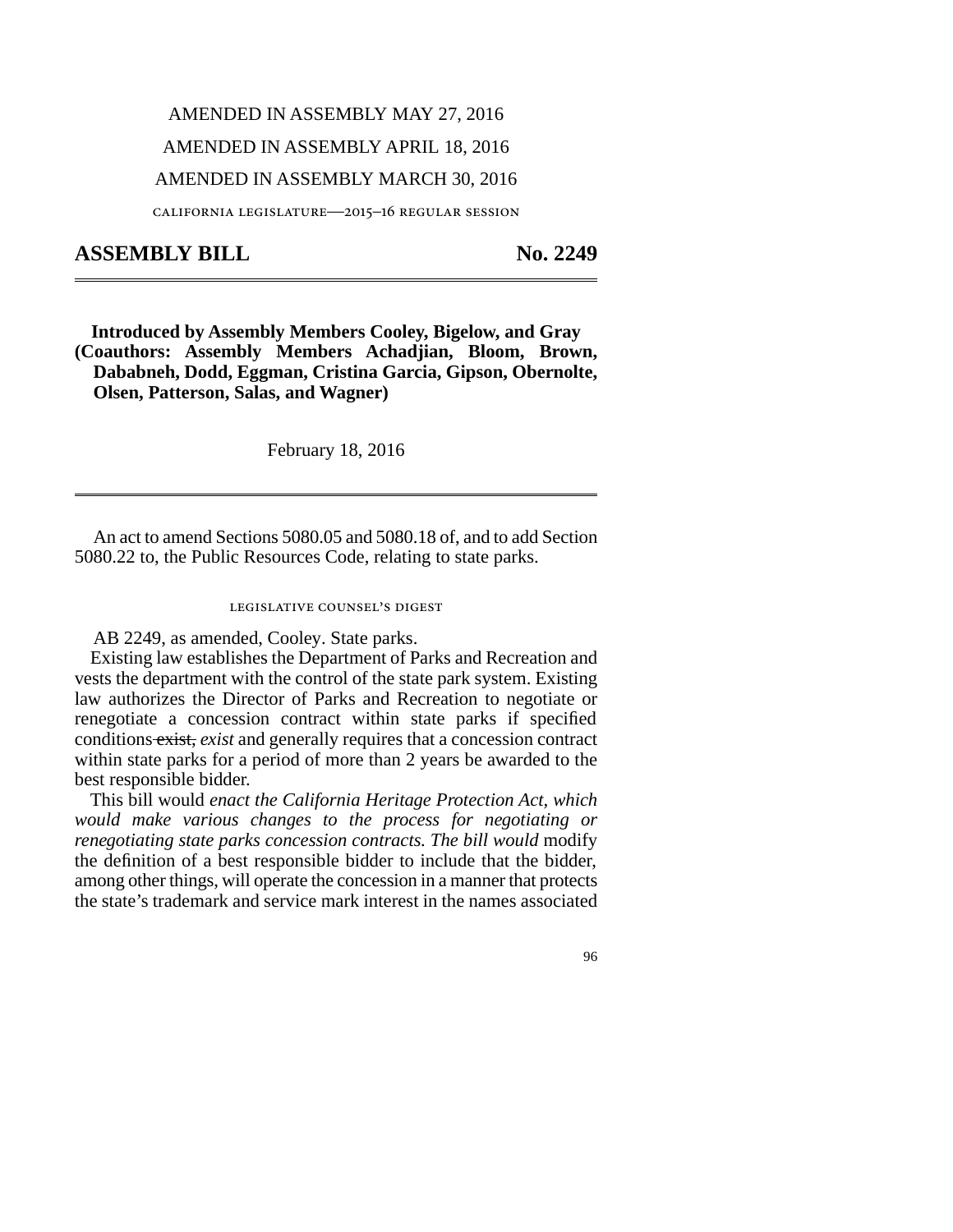with a state park venue and its historical, cultural, and recreational resources.

This bill, commencing January 1, 2017, would prohibit a concession contract from providing a contracting party with a trademark or service mark interest in the name or names associated with a state park venue, or its historical, cultural, or recreational resources, and would prohibit a concession contract from serving as the basis for any legal claim that the contracting party has that interest. The bill would declare that these provisions do not constitute a change in, but are declaratory of, existing law. The bill would prohibit a bidder who makes that legal claim or assertion, and a bidder who a court has determined has made that legal claim or assertion with respect to a state or federal park venue without reasonable cause and in bad faith, from being awarded a concession contract within state parks. The bill would require the department to adopt regulations to provide a bidder who is denied a contract award based on these reasons with written notice and an opportunity to rebut the basis of the contract denial at a formal hearing. The bill would render a provision of a concession contract that, on and after January 1, 2017, provides a contracting party with a trademark or service mark interest in the name or names associated with a state park venue, or its historical, cultural, or recreational resources, void and unenforceable.

This bill would require a concession contract to contain provisions requiring the concessionaire to forfeit the right to bid on future state park concession contracts if the concessionaire makes the above-described legal claim or assertion and requiring a concessionaire to be responsible for the state's attorney fees, costs, and expenses if the concessionaire files a federal or state trademark or service mark application for a trademark or service mark that incorporates or implies association with a state park venue, or its historical, cultural, or recreational resources, and the state files a successful opposition or cancellation of the trademark or service mark application.

Vote: majority. Appropriation: no. Fiscal committee: yes. State-mandated local program: no.

## *The people of the State of California do enact as follows:*

- line 1 SECTION 1. *This act shall be known, and may be cited, as the*
- 2 *California Heritage Protection Act.*<br>3 *SEC. 2.* The Legislature finds and
- *SEC. 2.* The Legislature finds and declares all of the following: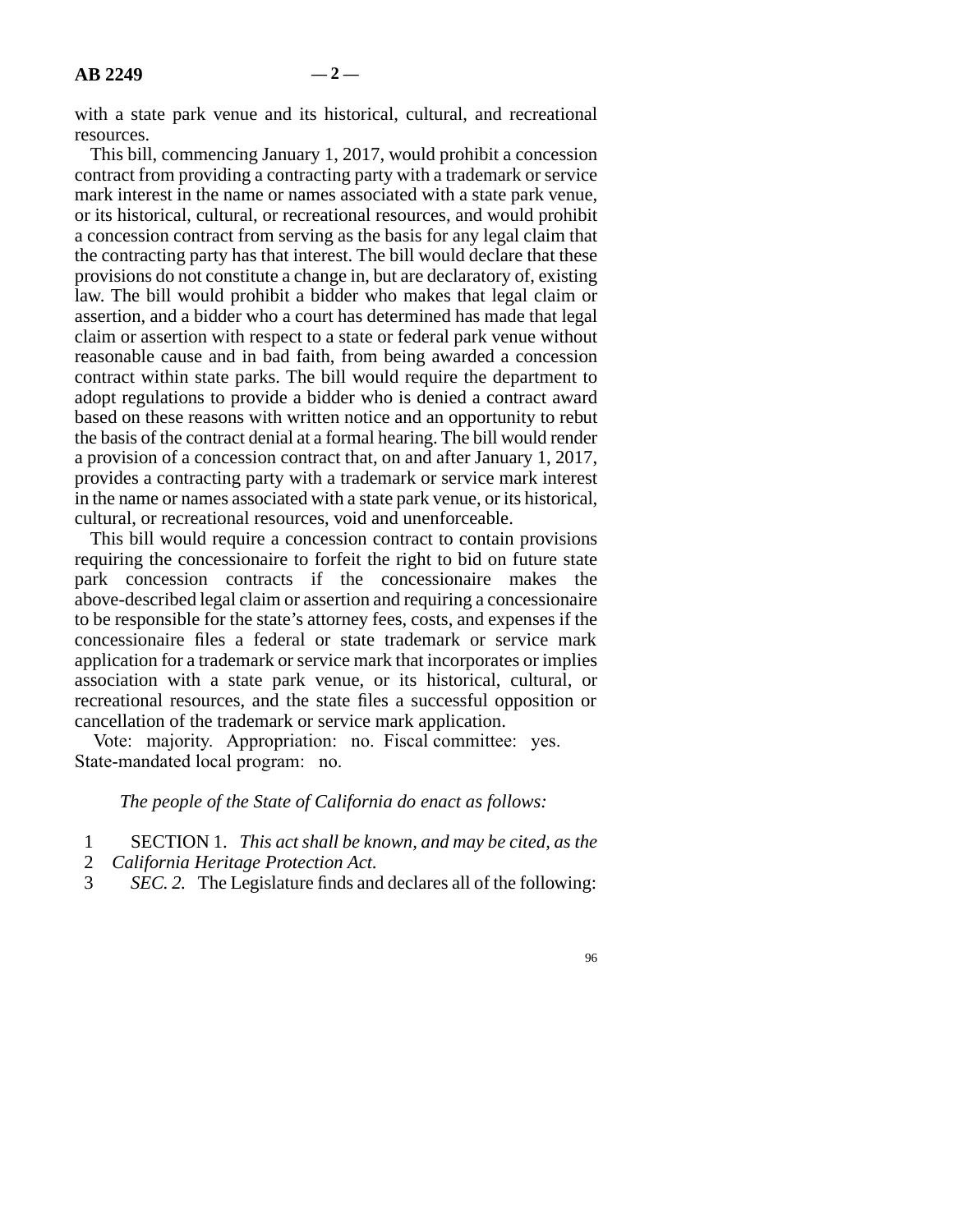line 1 (a) National, state, and regional parks serve the public interest, 2 benefit California, and very often reflect historic significance that 3 earlier generations of Californians have attached to these sites.

line 4 (b) Yosemite National Park, located in California, is one of the

5 most important and majestic parks in the United States and is filled line 6 with historic landmarks built several decades ago. The historic line 7 nature of these landmarks as California heirloom destinations is line 8 demonstrated by topographic maps of the Yosemite Valley *Valley,*

9 dating back to the 1950s, which include these venues.

10 (c) The Ahwahnee Hotel was built in the 1920s with a backdrop 11 of Half Dome. It was placed on the National Register of Historic 12 Places in 1977.

13 (d) Curry Village, in the Yosemite Valley, is named after a San 14 Francisco Bay area couple who established a summer camp there 15 in 1899. It was placed on the National Register of Historic Places 16 in 1979.

17 (e) The Wawona Hotel is a complex of seven buildings in the 18 southwest corner of Yosemite National Park. The first building, 19 then named "Long White," was originally constructed in 1876. 20 The main hotel building originally opened in 1879. It was placed 21 on the National Register of Historic Places in 1975.

22 (f) California state park venues are held in public trust for the 23 neople of California. A legal claim by an individual to have a people of California. A legal claim by an individual to have a 24 trademark right to a name or names associated with a venue within<br>25 a state park derogates the interests of California and the shared a state park derogates the interests of California and the shared 26 history of Californians, and it is indicative of a lack of the 27 individual's fitness to serve as a steward of the state's cherished 28 cultural heritage and places.

29  $(g)$  An agreement entered into by any California state agency 30 that compromises the interests of Californians is "ultra vires" and 31 therefore beyond that agency's legal authority to enter.

32 (h) It is important that the Legislature clarify that an awarded 33 concession contract within California's state parks does not give 34 the concessionaire a trademark right to the name or names line 35 associated with a state park venue. *venue or its historical, cultural,* line 36 *or recreational resources.* Furthermore, a concessionaire who 37 makes a legal claim to have that trademark right should be

38 disqualified from further consideration as a bidder.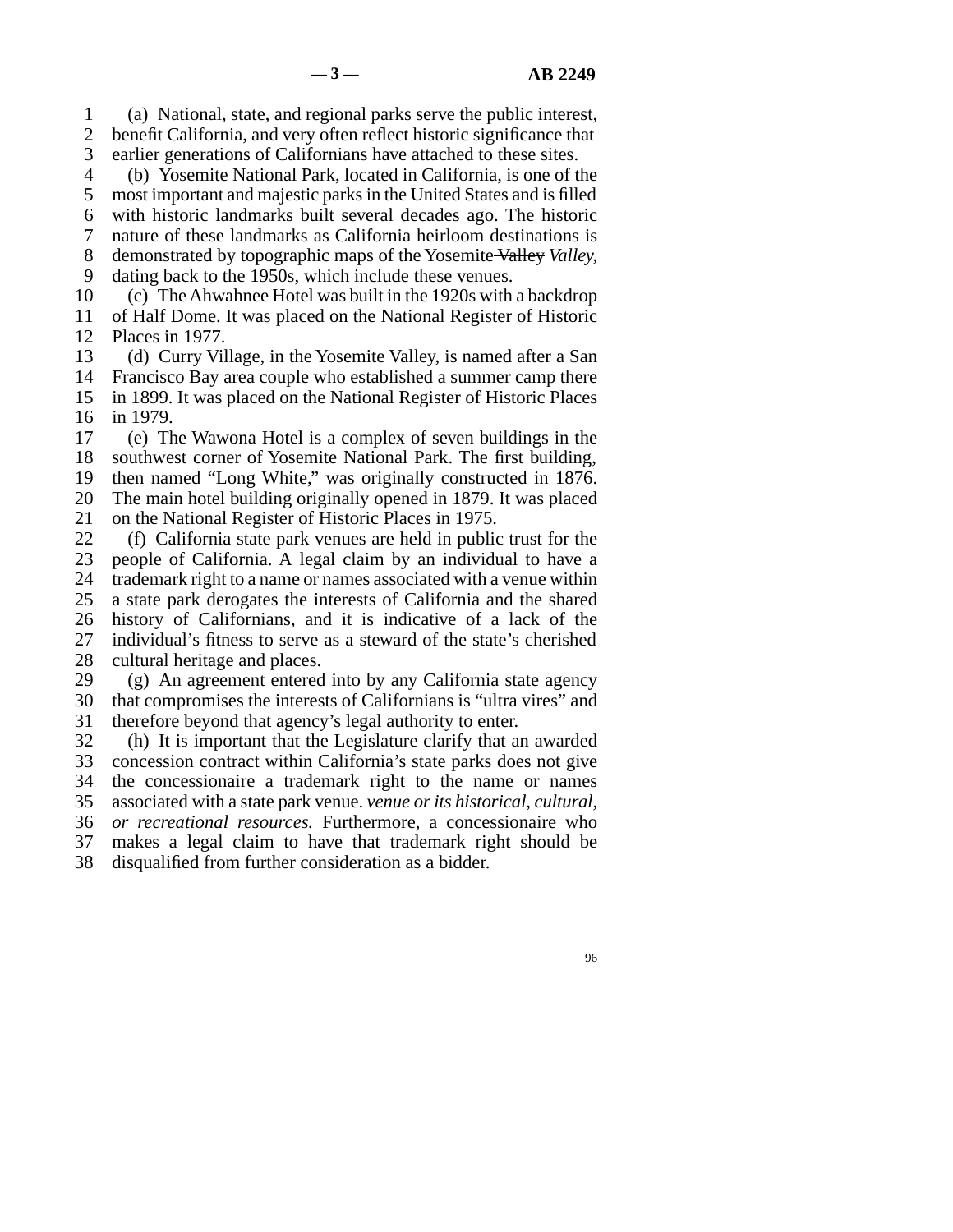1 SEC. 2.

2 *SEC. 3.* Section 5080.05 of the Public Resources Code is amended to read: amended to read:

4 5080.05. (a) Except as provided in Section 5080.16, all 5 contracts authorizing occupancy of any portion of the state park 6 system for a period of more than two years shall be awarded to 7 the best responsible bidder.

8 (b) "Best responsible bidder" means the bidder, as determined line 9 by specific standards established by the department, that, as 10 determined by the department, will operate the concession (1) 11 consistent with the contract,  $(2)$  in a manner fully compatible with, 12 and complimentary to, the characteristics, features, and theme of 13 the unit in which the concession will be operated,  $(3)$  in the best 14 interests of the state and public, and (4) in a manner that protects 15 the state's trademark and service mark rights in the names 16 associated with a state park venue and its historical, cultural, and 17 recreational resources. For purposes of this section, a bidder who 18 would be subject to subdivision (b) of Section 5080.22 is not a 19 best responsible bidder.

20 SEC. 3.

21 *SEC. 4.* Section 5080.18 of the Public Resources Code is 22 amended to read:

23 5080.18. A concession contract entered into pursuant to this 24 article shall contain, but is not limited to, all of the following 25 provisions: provisions:

26 (a) (1) The maximum term shall be 10 years, except that a term  $27$  of more than 10 years may be provided if the director determines of more than 10 years may be provided if the director determines 28 that the longer term is necessary to allow the concessionaire to 29 amortize improvements made by the concessionaire, to facilitate 30 the full utilization of a structure that is scheduled by the department 31 for replacement or redevelopment, or to serve the best interests of 32 the state. The term shall not exceed 20 years without specific 33 authorization by statute. Except as provided in Section 5080.16, 34 all renewals of concession contracts pursuant to this paragraph 35 shall be subject to competitive bidding requirements.

 line 36 (2) The maximum term shall be 50 years if the concession 37 contract is for the construction, development, and operation of 38 multiple-unit lodging facilities equipped with full amenities, 39 including plumbing and electrical, that is anticipated to exceed an 40 initial cost of one million five hundred thousand dollars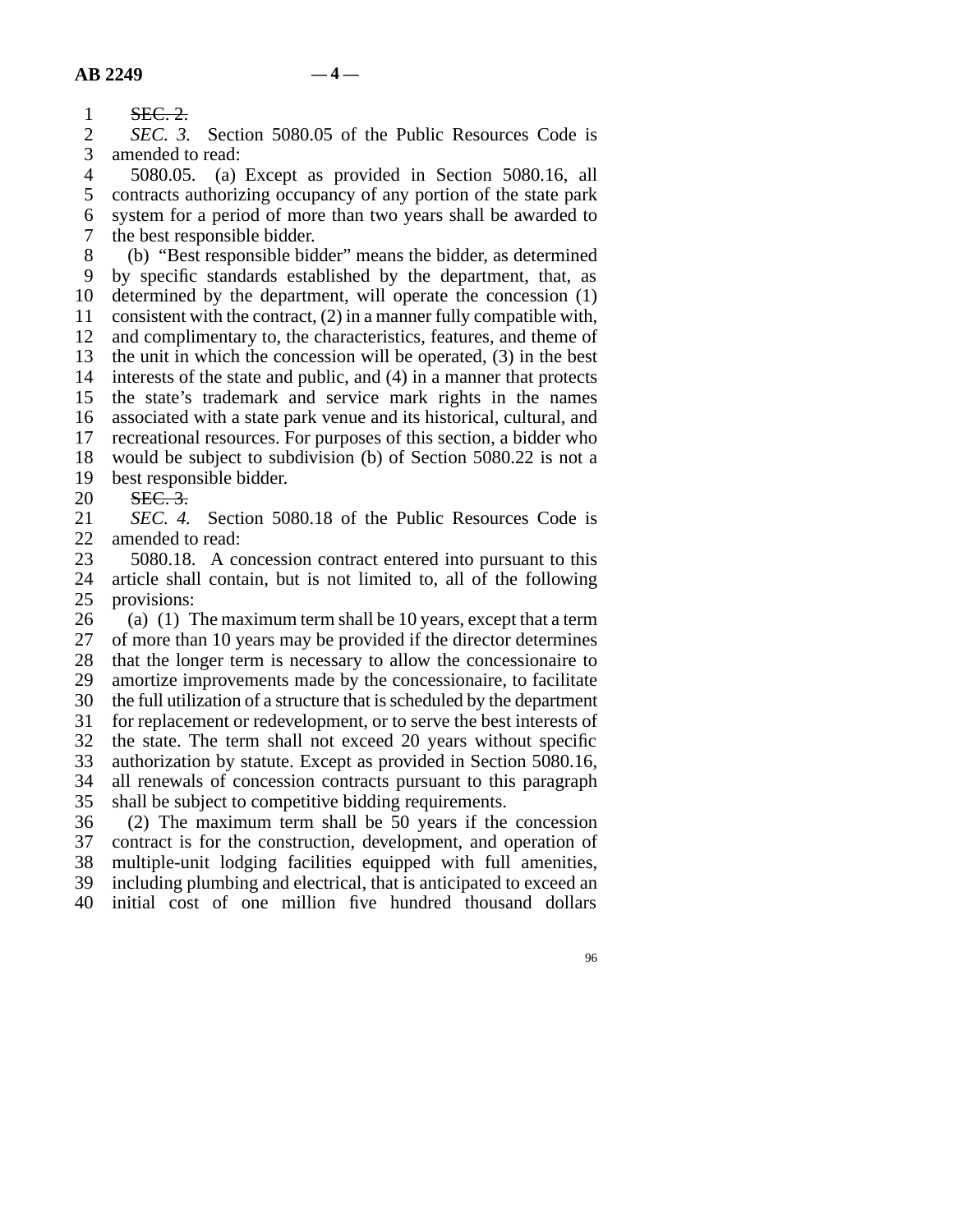1 (\$1,500,000) in capital improvements in order to begin operation.

2 The term for a concession contract described in this paragraph

3 shall not exceed 50 years without specific authorization by statute.

line 4 Except as provided in Section 5080.16, all renewals of concession

5 contracts pursuant to this paragraph shall be subject to competitive 6 bidding requirements.

 line 7 (3) Notwithstanding paragraph (1), a concession agreement at 8 Will Rogers State Beach executed prior to December 31, 1997, 9 including, but not limited to, an agreement signed pursuant to 10 Section 25907 of the Government Code, may be extended to exceed 11 20 years in total length without specific authorization by statute, 12 upon approval by the director and pursuant to a determination by 13 the director that the longer term is necessary to allow the 14 concessionaire to amortize improvements made by the 15 concessionaire that are anticipated to exceed one million five 16 hundred thousand dollars (\$1,500,000) in capital improvements. 17 Any extensions granted pursuant to this paragraph shall not be for

18 more than 15 years.

19 (b) Every concessionaire shall submit to the department all sales 20 and use tax returns and, at the request of the department, provide 21 an annual financial statement prepared or audited by a certified 22 public accountant.<br>23 (c) Every conces

(c) Every concession shall be subject to audit by the department.

24 (d) A performance bond shall be obtained and maintained by<br>25 the concessionaire. In lieu of a bond, the concessionaire may the concessionaire. In lieu of a bond, the concessionaire may 26 substitute a deposit of funds acceptable to the department. Interest 27 on the deposit shall accrue to the concessionaire.

28 (e) The concessionaire shall obtain and maintain in force at all 29 times a policy of liability insurance in an amount adequate for the 30 nature and extent of public usage of the concession and naming 31 the state as an additional insured.

32 (f) Any discrimination by the concessionaire or his or her agents 33 or employees against any person because of the marital status or 34 ancestry of that person or any characteristic listed or defined in 35 Section 11135 of the Government Code is prohibited.

 $\delta$  (g) To be effective, any modification of the concession contract 37 shall be evidenced in writing.

38 (h) Whenever a concession contract is terminated for substantial

39 breach, there shall be no obligation on the part of the state to

40 purchase any improvements made by the concessionaire.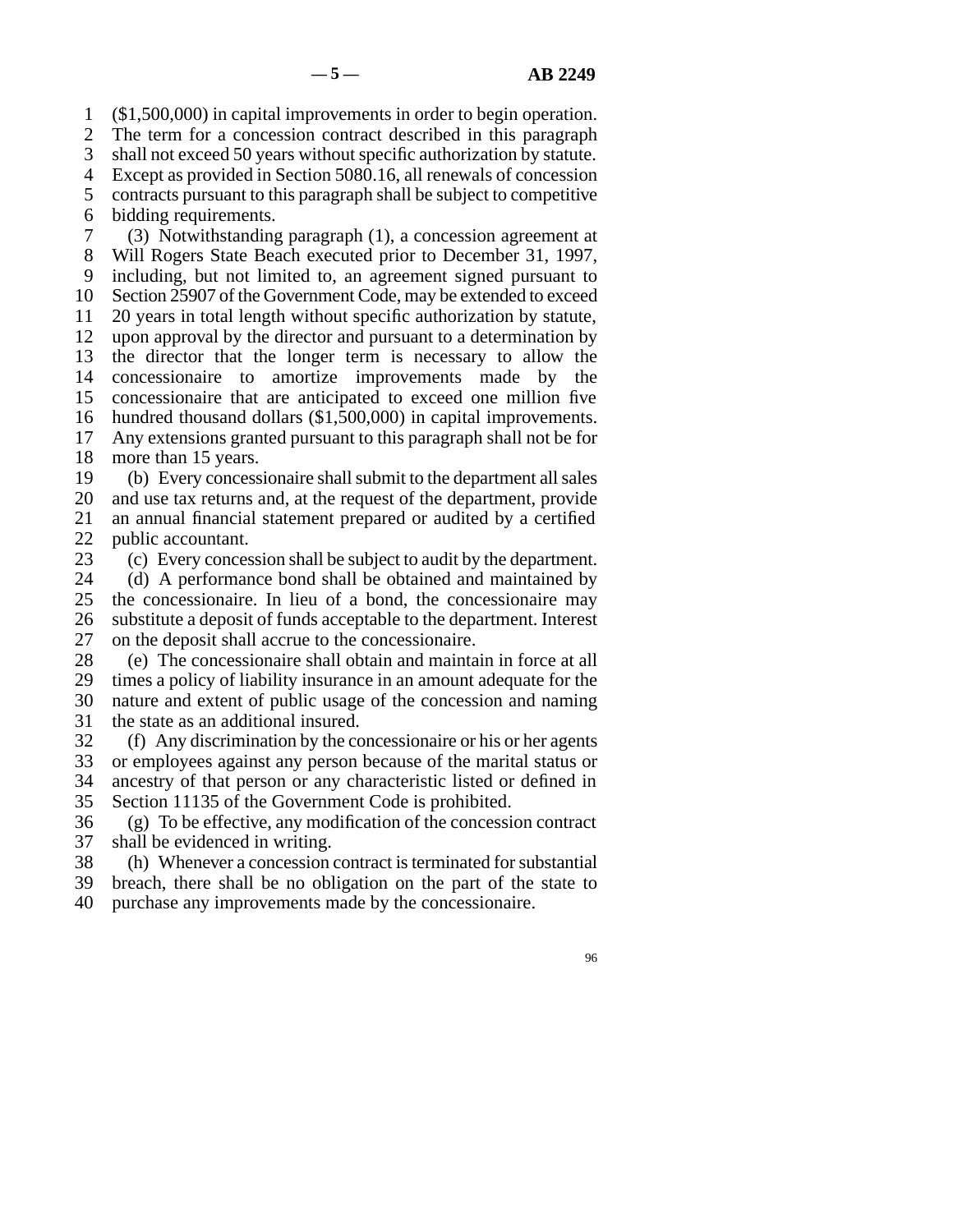line 1 (i) If a concessionaire makes a legal claim or assertion to have

2 a trademark or service mark interest in violation of subdivision (a)<br>3 of Section 5080.22, the concessionaire shall forfeit the right to bid

of Section 5080.22, the concessionaire shall forfeit the right to bid

4 on future state park concession contracts to the extent authorized

5 by federal law.

line 6 (j) If a current or former concessionaire files a federal or state

7 trademark or service mark application for a trademark or service

8 mark that incorporates or implies an association with a state park 9 venue, or its historical, cultural, or recreational resources, and the

10 state files a successful opposition or cancellation with respect to

11 that trademark or service mark application, the concessionaire

12 shall be responsible for the state's attorney fees, costs, and expenses

13 associated with that opposition or cancellation.

14 **SEC. 4.** 

15 *SEC. 5.* Section 5080.22 is added to the Public Resources Code,  $16$  to read:

 $17$  5080.22. (a) Commencing January 1, 2017, a concession 18 contract awarded pursuant to Section 5080.05, 5080.16, or 5080.23 19 shall not provide the contracting party with a trademark or service 20 mark interest in the name or names associated with a state park 21 venue, or its historical, cultural, or recreational resources, and shall 22 not serve as the basis for any legal claim that the contracting party has that interest.

has that interest.

24 (b) To the extent consistent with federal law, a bidder shall not 25 be awarded a contract pursuant to Section 5080.05, 5080.16, or be awarded a contract pursuant to Section 5080.05, 5080.16, or 26  $5080.23$  if either of the following apply:

 $27$  (1) The bidder has made a legal claim or assertion to have a 28 trademark or service mark interest in violation of subdivision (a). 29 (2) A court has determined that the bidder has made a legal 30 claim or assertion to have a trademark or service mark interest in 31 the name or names associated with a state or federal park venue, 32 or its historical, cultural, or recreational resources, without 33 reasonable cause and in bad faith.

 line 34 (c) The department shall adopt regulations to provide a bidder 35 who is denied a contract award based on subdivision (b) with 36 written notice of that denial and an opportunity to rebut the basis 37 for the contract denial at a formal hearing.

38 (d) A provision of a contract or other agreement entered into

39 pursuant to Section 5080.05, 5080.16, or 5080.23 that violates

40 subdivision (a) shall be void and unenforceable.